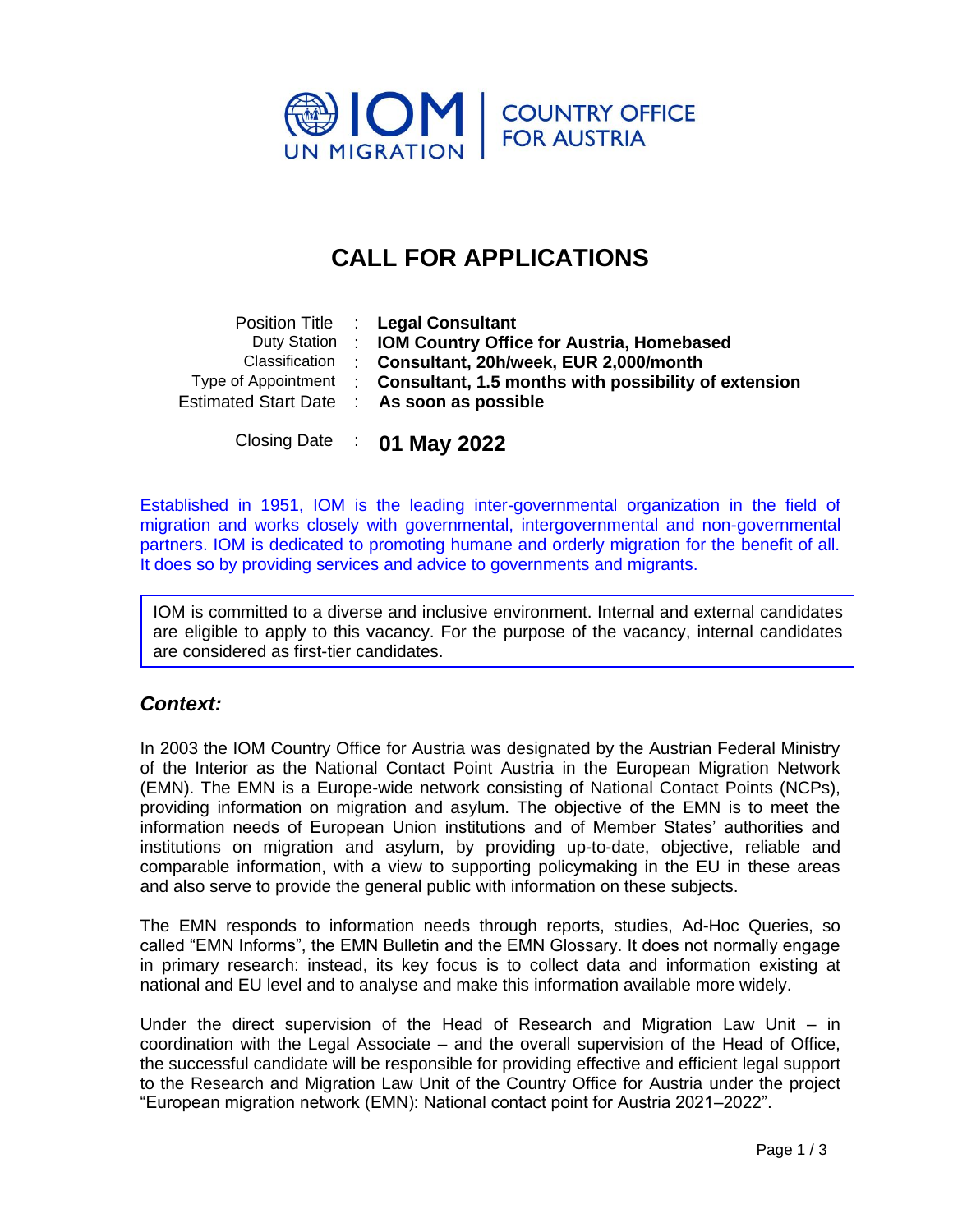# *Core Functions / Responsibilities:*

- 1. Collect legal information and undertake research on asylum and migration related issues in Austria as well as in the EU and international context;
- 2. Translate EMN Ad Hoc Queries;
- 3. Prepare answers for EMN Ad Hoc Queries;
- 4. Administer EMN Ad Hoc Queries and correspondence with national counterparts;
- 5. Review EMN Informs and EMN Ad Hoc Query summaries;
- 6. Prepare drafts for legal parts of EMN Studies, Reports and other outputs;
- 7. Liaise with national and EU counterparts of the National Contact Point Austria in the EMN for general coordination and implementation of activities;
- 8. Undertake any other tasks that may be requested by the Head of Research and Migration Law Unit or that are appropriate to skills and expertise.

## *Required Qualifications and Experience*

#### **Education**

• University degree at BA level or equivalent (i.e. second section) in law, preferably from an Austrian university.

#### **Experience**

- Knowledge of the Austrian, EU and international asylum and migration legislation;
- Ability to draft clear and concise texts;
- Fluency in German and English;
- Proven experience in research is a distinct advantage.

#### **Languages**

Fluency in German and English

## *Required Competencies*

The incumbent is expected to demonstrate the following values and competencies:

#### **Values**

- Inclusion and respect for diversity: respects and promotes individual and cultural differences; encourages diversity and inclusion wherever possible.
- Integrity and transparency: maintains high ethical standards and acts in a manner consistent with organizational principles/rules and standards of conduct.
- Professionalism: demonstrates ability to work in a composed, competent and committed manner and exercises careful judgment in meeting day-to-day challenges.